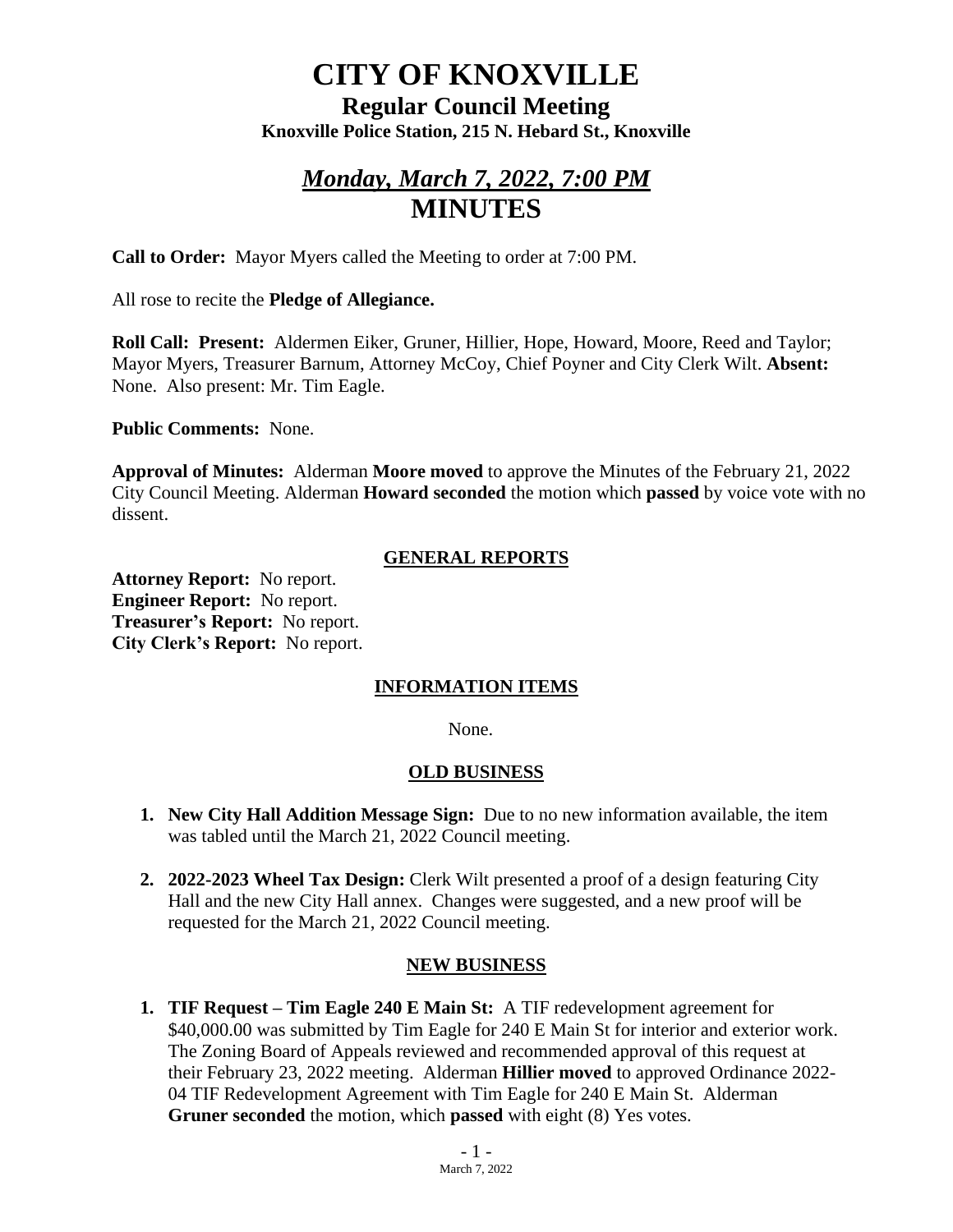### **CITY OF KNOXVILLE Regular Council Meeting Knoxville Police Station, 215 N. Hebard St., Knoxville**

- **2. Employee Vacation Policy:** Alderman **Howard moved** add to the end of the fifth paragraph of the Full Time Personnel policy Paragraph 21 – Vacation: After 12 months, any additional carried-over accrued vacation time beyond two weeks will be paid out. Alderman **Eiker seconded** the motion, which **passed** with eight (8) Yes votes.
- **3. Citywide Clean-Up:** Alderman **Hope moved** to hold Citywide Clean-up during the week of April 18, 2022. Alderman **Gruner seconded** the motion, which passed by voice vote with no dissent.
- **4. Main Street Business District Snow Removal:** To make sure all sidewalks in the business district are clear and accessible following snowfall, it was suggested that the business owners could be charged a fee for the season to have City employees clear the walks. Attorney McCoy will research liability issues. The item will be revisited at the March 21, 2022 Council meeting.
- **5. Building Administrator Position:** Building Administrator Clay Skinner is planning to resign at the end of March 2022. Several people have expressed interest in the position, but so far, only one candidate has submitted an application.
- **6. Appoint Kaarina Stanley to Public Library Board:** The Public Library Board submitted the name of Kaarina Stanley to fill their open position. Alderman **Hillier moved** to appoint Kaarina Stanley to the Public Library Board. Alderman **Gruner seconded** the motion, which **passed** by voice vote with no dissent.

#### **Mayor's Report:**

- The sewer collapsed on East North St, and repairs have been made. There are multiple sewer lines installed in 1943 that need to be relined. An EPA loan will be necessary, and the loan process takes one year. ARPA funding will be used to reline East North St now.
- Completion of the new City Hall annex is waiting on the replacement countertop and customer window. Parking blocks have been installed.
- The process to request an extension to the TIF district has started by contacting the various public entities involved.
- To cut costs, it is suggested to downsize from three garbage trucks to two. Yard waste could be disposed of internally, instead of taking it to the landfill each week.
- There will be an Administrative Committee meeting on Monday, March 21, 2022 at 6:00 PM before the regular meeting to discuss employee wage increases.
- The next regularly scheduled Council meeting will be held on Monday, March 21, 2022 at 7:00 PM at the Police Station.

#### **Committee Reports**

- **Administration:** No report.
- **Cemetery:** Alderman Hillier reported that a large tree fell along Drive 5, and city crews cleaned it up. Seasonal mowers will need to be hired for the summer.